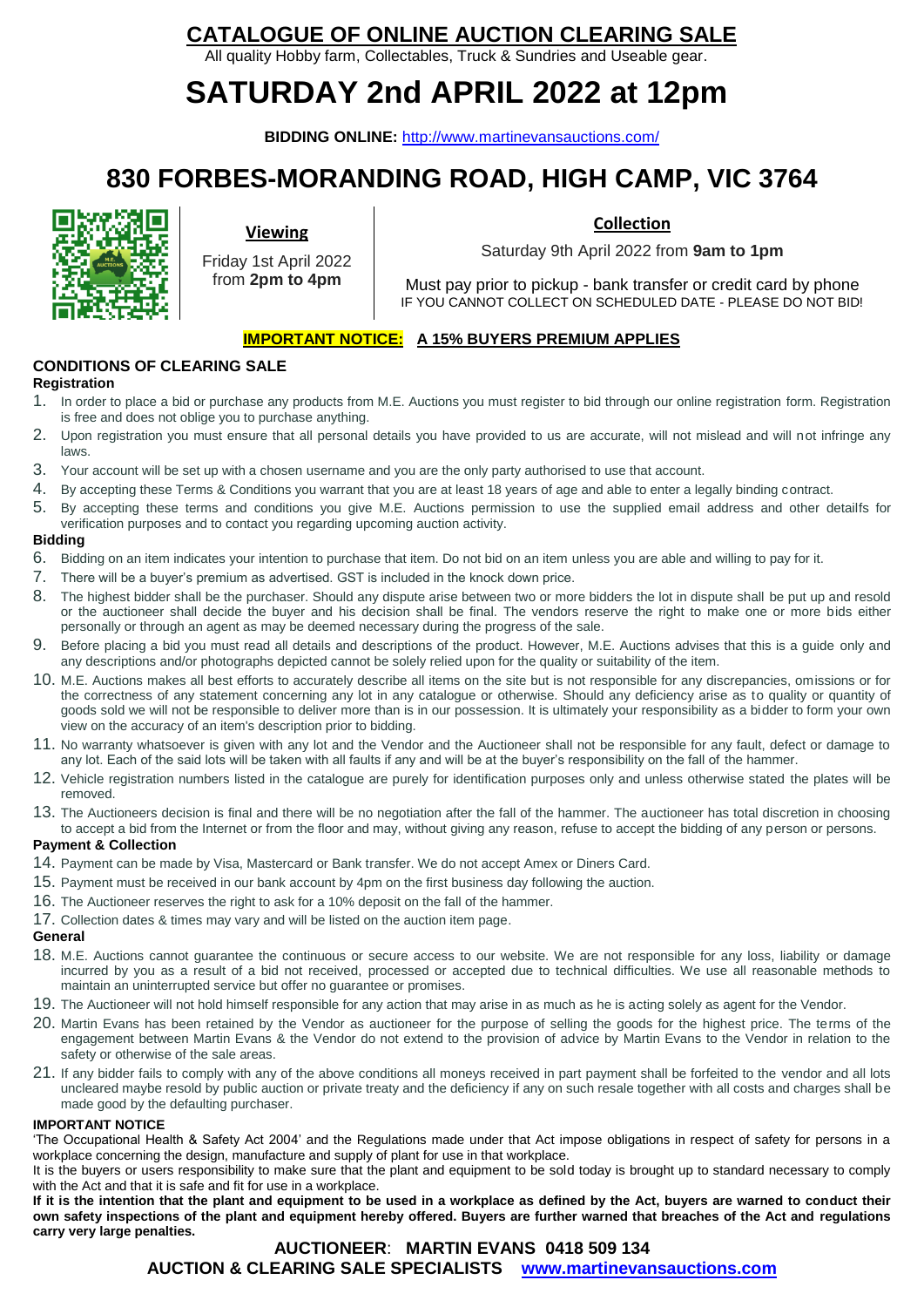### **Catalogue**

# **Online Clearing Sale SATURDAY 2nd APRIL 2022**

| Lot |                                            | Lot |                                           |
|-----|--------------------------------------------|-----|-------------------------------------------|
| -1  | 2 WHEEL TRUCKIES TROLLEY                   | 30A | BERENDS 3PT LINKAGE CARRY ALL             |
| 2   | TOYOTA BACK BLIND AND MESH                 | 31  | SAFE & SOUND CAR SEAT                     |
| 3   | 4 X RATCHET TIE DOWNS                      | 32  | SAFE & SOUND CAR SEAT                     |
| 4   | 2 X MODULAR SQUARE UNITS AND SMALL         | 33  | SAFE & SOUND CAR SEAT                     |
|     | <b>MODULAR UNIT</b>                        | 34  | SUMMER SEAT SADDLES AND PADS              |
| 5   | <b>45CM CAST IRON FIRE PIT</b>             | 35  | <b>QUALITY MOUNTAIN BIKE</b>              |
| 5A  | SOLID STEEL GATE APPROX. 8FT X 3FT         | 35A | <b>3PT LINKAGE GRADER BLADE</b>           |
| 6   | ROTACASTER X 2 NEW                         | 36  | <b>BIKE BABY SEAT</b>                     |
| 7   | QTY OF ASSORT RATCHET TIE DOWNS            | 37  | QTY OF CAMPING SEATS & TENTS              |
| 8   | ORBITAL VIBRATING SANDER, HEAT GUN AND     | 38  | 2 X SURFBOARD JUNIOR SIZE                 |
|     | <b>ROUND SANDER</b>                        | 39  | ADJUSTABLE COMPACT ALUM LADDER            |
| 9   | KIDS CHALKBOARD AND SWING SEAT             | 40  | 2 X KIDS BIKES                            |
| 10  | LITTLE TIKES PLASTIC CAR                   | 41  | MAP OF AUSTRALIA FRAMED APPROX, 1.2 X 1.2 |
| 10A | 4 X GALVANISED A-FRAME DRAW BARS           | 42  | HUSOVARNA CHAINSAW, GOER.                 |
| 11  | <b>HORSE RUG</b>                           | 43  | GMC WELDER. IN WORKING ORDER.             |
| 12  | QTY OF RATCHET TIE DOWNS                   | 44  | JUMBUCK BBQ AND GAS BOTTLE DUAL           |
| 13  | ROTACASTER X 2 NEW                         |     | <b>CONNECTION</b>                         |
| 14  | ELEC 240V JUNCTION, KINCHROME CORDLESS     | 45  | QTY OF KNIVES, FORKS AND TONGS            |
|     | SCREW DRIVER, RETRACTABLE CORD & POWER     | 45A | SILVAN SPRAY TANK ON TRAILER WITH BOOM    |
|     | <b>BOX</b>                                 |     | SPRAY AND PUMP                            |
| 15  | <b>CHAINSAW SHARPENER</b>                  | 46  | QTY OF BUCKETS OF NAILS AND OTHER BAGS OF |
| 15A | 3 X GALVANISED A-FRAME DRAW BARS           |     | <b>NAILS</b>                              |
| 16  | <b>TIMBER BOOKSHELF</b>                    | 47  | TUB OF WINDOW SECURITY CLOSES AND OTHER   |
| 17  | AIWA SOUND SYSTEM                          |     | <b>SNIB LOCKS</b>                         |
| 18  | PAIR OF MODULAR CUPBOARD UNITS             | 48  | PETROL FIRE FIGHTER - MOTOR NEEDS         |
| 19  | QTY OF RATCHET TIE DOWNS                   |     | ATTENTION. CONDITION UNKNOWN.             |
| 20  | <b>3 X CHERRY BARRELS</b>                  | 49  | TRIPOD TWIN LIGHT ADJUSTABLE STAND        |
| 20A | <b>FORD BONNET</b>                         | 50  | 4 X DOLPHIN TORCHES                       |
| 21  | SPRAY WEED UNIT 100L 12V DC PUMP           | 50A | NEW FIBRE GLASS TROUGH X 4 APPROX. 4M     |
| 22  | STEEL MOBILE WORKSHOP TROLLEY              |     | <b>LONG</b>                               |
| 23  | <b>MONGOOSE KIDS BIKE</b>                  | 51  | 2 X KIDS SCOOTERS                         |
| 24  | QTY OF CANE WHITE & NATURAL BASKETS        | 52  | PUSH-A-LONG FORKLIFT / HAND STACKER       |
| 25  | TIMBER CABINET UNIT                        | 53  | YAMAHA MOTORBIKE, ENGINE DOES GO, WONT    |
| 25A | BERENDS 3PT LINKAGE CURLY TYNE SCARIFIER / |     | <b>GO INTO GEAR - DOESN'T DRIVE.</b>      |
|     | <b>RAKE</b>                                | 54  | QTY OF 19 X Z-PURLINS APPROX. 4M AND QTY  |
| 26  | PLANT HOLDER AND FINTORP BRACKET           |     | OF 6 X GAL PURLINS APPROX. 4M AND 1 X     |
| 27  | QTY OF RATCHET TIE DOWNS                   |     | <b>SHORT</b>                              |
| 28  | LARGE SAMSUNG SCREEN AND TIMBER UNIT       | 55  | <b>6X4 TRAILER CANOPY ROOF COVER</b>      |
| 29  | SANDER AND DRILL - BATTERY OPERATED        | 55A | TROUGH OR FEEDOUT ON GALVANISED TRAILER   |
| 30  | SHOGUN PUSHBIKE                            |     | APPROX. 4230 (RRP \$4200)                 |